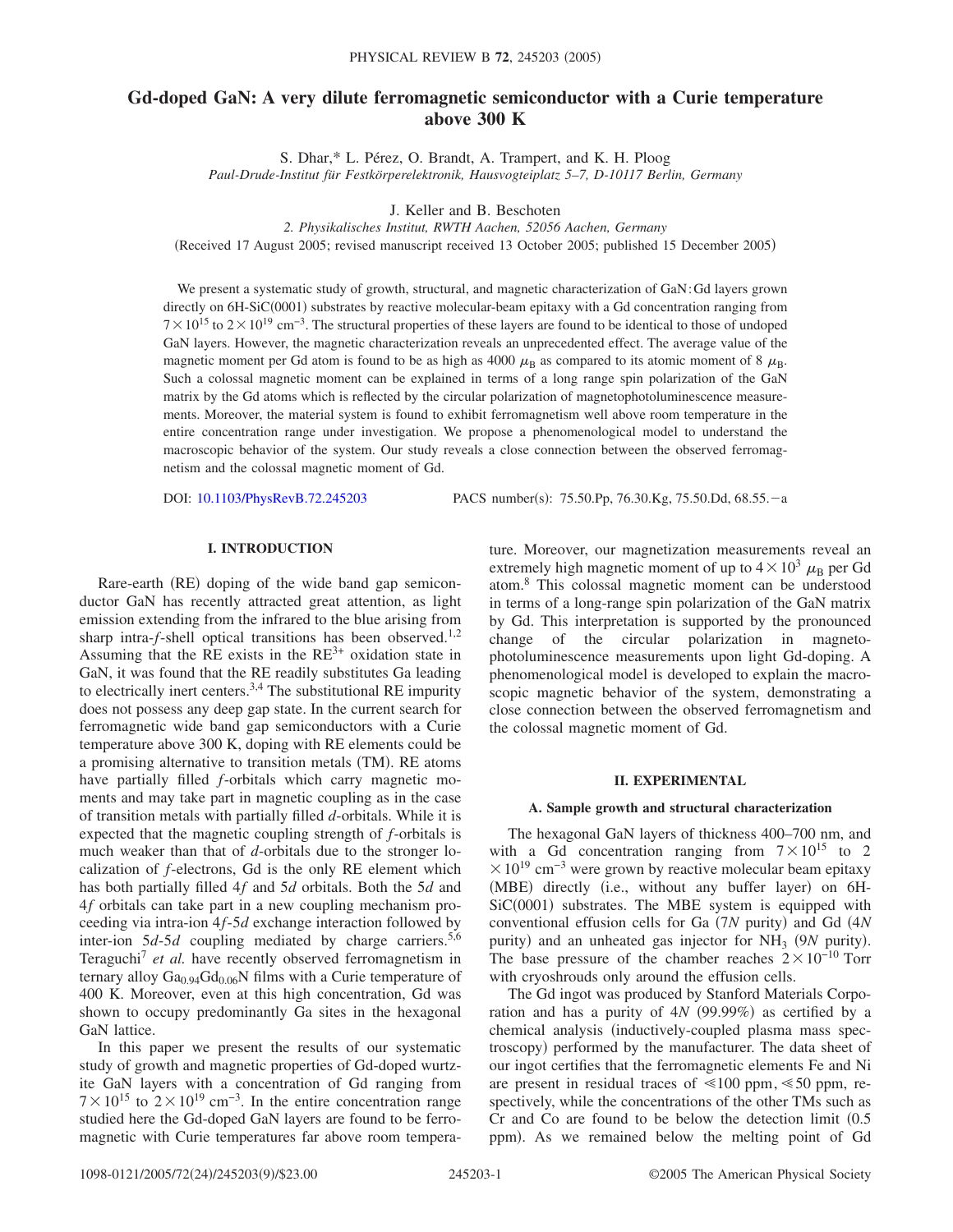(1312 °C) during growth, the evaporation occurs by sublimation and the given values correspond to the ratio of the trace elements to Gd in the GaN layer. In addition, the vapor pressure of Gd, Fe, Ni, Cr, and Co is quite close in the temperature range 1100 to 1500 K. The maximum concentration of ferromagnetic contaminants might thus be in the range of  $1 \times 10^{12}$  to  $3 \times 10^{15}$  cm<sup>-3</sup> in these samples.

The substrate temperature was kept at 810 °C, which is our standard growth temperature for GaN in this system. The growth rate was set to our standard value of 0.6  $\mu$ m/hr. The  $NH<sub>3</sub>$  flux was regulated to keep the chamber pressure at  $4-5\times10^{-6}$  Torr and the Ga cell temperature was kept at 1000 °C during growth. To control the Gd incorporation into the GaN layers, the Gd/Ga flux ratio was adjusted by varying the Gd cell temperature in the range of 950 to 1300 °C. Nucleation and growth of GaN on SiC was monitored *in situ* by reflection high-energy electron diffraction (RHEED). A spotty  $(1 \times 1)$  RHEED pattern, reflecting a purely threedimensional growth mode, was observed during nucleation of the layers. The pattern quickly became streaky, reflecting two-dimensional growth. At this stage, a  $(2 \times 2)$  surface reconstruction appears. It is worth noting that all these features in RHEED are also observed when pure GaN layers are grown.<sup>9</sup> An undoped GaN sample for reference purposes was also grown under similar conditions in the sequence of the GaN:Gd samples.

The Gd concentration of the layers was determined by secondary ion mass spectrometry using a CAMECA IMS 4*f* system, employing  $0_2^+$  primary ions with an impact energy of 7 keV. Mass interference due to parasitic molecular ions was avoided by selecting precisely the masses of two Gd isotopes  $(155.922$  and  $157.924$ ). The resulting ion rates were identical to within 1%. Measurements at different locations of the GaN:Gd samples, each of which involved an area of 50  $\times$  50  $\mu$ m<sup>2</sup>, deviated by no more than 5%. The concentration was calculated according to measurements of an ionimplanted GaN standard (sample I), which was implanted with a Gd dose of  $10^{15}$  cm<sup>-2</sup>. The detection limit of secondary-ion-mass spectroscopy (SIMS) was found to be  $2 \times 10^{15}$  cm<sup>-3</sup> for Gd. In order to get an estimate of the concentration of the residual magnetic impurities, one GaN:Gd layer with a high Gd concentration of  $1 \times 10^{19}$  cm<sup>-3</sup> was scanned in the entire TM and RE series of the periodic table by SIMS. A very low concentration of Cr in the range of 10<sup>13</sup> cm−3 was found in this layer. None of the other TM or RE elements was detected. It has to be noted that the detection limit for Cr in SIMS is low  $(10^{12} \text{ cm}^{-3})$ . For the rest of the TM and RE elements the detection limit is around 1015 cm−3. This finding is in accordance with our upperbound estimate of these impurities from the purity chart of the Gd ingot provided by the manufacturer as stated above.

The structural properties of the layers were investigated by x-ray diffraction (XRD) and transmission electron microscopy (TEM). For TEM, a JEOL3010 microscope operating at 300 kV was used. Symmetric high-resolution tripleaxis x-ray  $\omega - 2\theta$  scans were taken with a Phillips Xpert diffractometer equipped with a Cu  $K\alpha_1$  source, a Bartelstype Ge(002) monochromator and a Si(111) analyzer. The dynamic range of these measurements is larger than six orders of magnitude. The surface morphology of the films was examined by atomic force microscopy (AFM) and scanning electron microscopy (SEM).

#### **B. Assessment of electrical and magnetic properties**

Magnetization measurements up to 360 K were done in a Quantum Design superconducting quantum interference device (SQUID) magnetometer. The sample holder (a 20 cm long plastic straw provided by Quantum Design) was found to yield no magnetic signal at all. This finding is in accordance with the statement of Quantum Design that the MPMS magnetometer pickup coil (which takes the form of a secondorder gradiometer) detects changes of the magnetization induced by a sample, but not the spatially homogeneous diamagnetic signal of the straw itself. The response of the magnetometer was calibrated with thin epitaxial Fe and MnAs layers on GaAs(001) whose magnetization is accurately known. The typical surface area of the samples for the magnetization measurements is 35–40 mm<sup>2</sup>. The magnetization of undoped GaN layers was found to be indistinguishable from the diamagnetic response of bare SiC substrates. Magnetization loops were recorded at various temperatures for magnetic fields between  $\pm 50$  kOe. The magnetic properties of several samples were investigated up to 800 K using a separate Quantum Design SQUID magnetometer equipped with an oven that is specially designed for the high temperature measurements. The magnetic field was applied parallel to the sample surface, i.e., perpendicular to the *c*-axis, in all measurements. All data presented here were corrected for the diamagnetic background of the substrate according to the following procedure: We measured the magnetization of the respective sample up to the highest magnetic field available  $(\pm 50 \text{ kOe})$ . At this high field, the diamagnetic contribution from SiC is dominating the signal. A linear fit yields the slope of the signal at high fields, which in all cases was virtually identical to that of bare SiC substrates. A straight line with the slope determined from the fit was then subtracted from the raw data. Prior to measuring the temperature dependence of the magnetization, the sample was first cooled from room temperature to 2 K either under a saturation field of 20 kOe (Field cooled: FC) or at zero field (zero field cooled: ZFC). In case of ZFC measurements the sample is demagnetized under an oscillatory magnetic field at room temperature before cooling it down to 2 K. Conductivity measurements revealed all samples (including the reference sample) to be electrically highly resistive ( $\rho \approx 1 \text{ M}\Omega \text{ cm}$ ) even at room temperature. Note that the level of oxygen, which acts as unintentional donors in GaN, was found by SIMS to be  $1\times10^{18}$  cm<sup>-3</sup> in these samples including the reference sample.

## **III. RESULTS AND DISCUSSION**

## **A. Gd incorporation in GaN**

Figure 1 shows the SIMS depth profiles obtained for three Gd doped GaN layers *C*, *E*, and *F*. Clearly, the concentration of Gd remains constant over the entire depth. In Fig. 2, the Gd concentration  $N_{\text{Gd}}$  as measured by the SIMS is plotted as a function of the Gd/Ga flux ratio  $\phi$ . Samples *C*, *E*, and F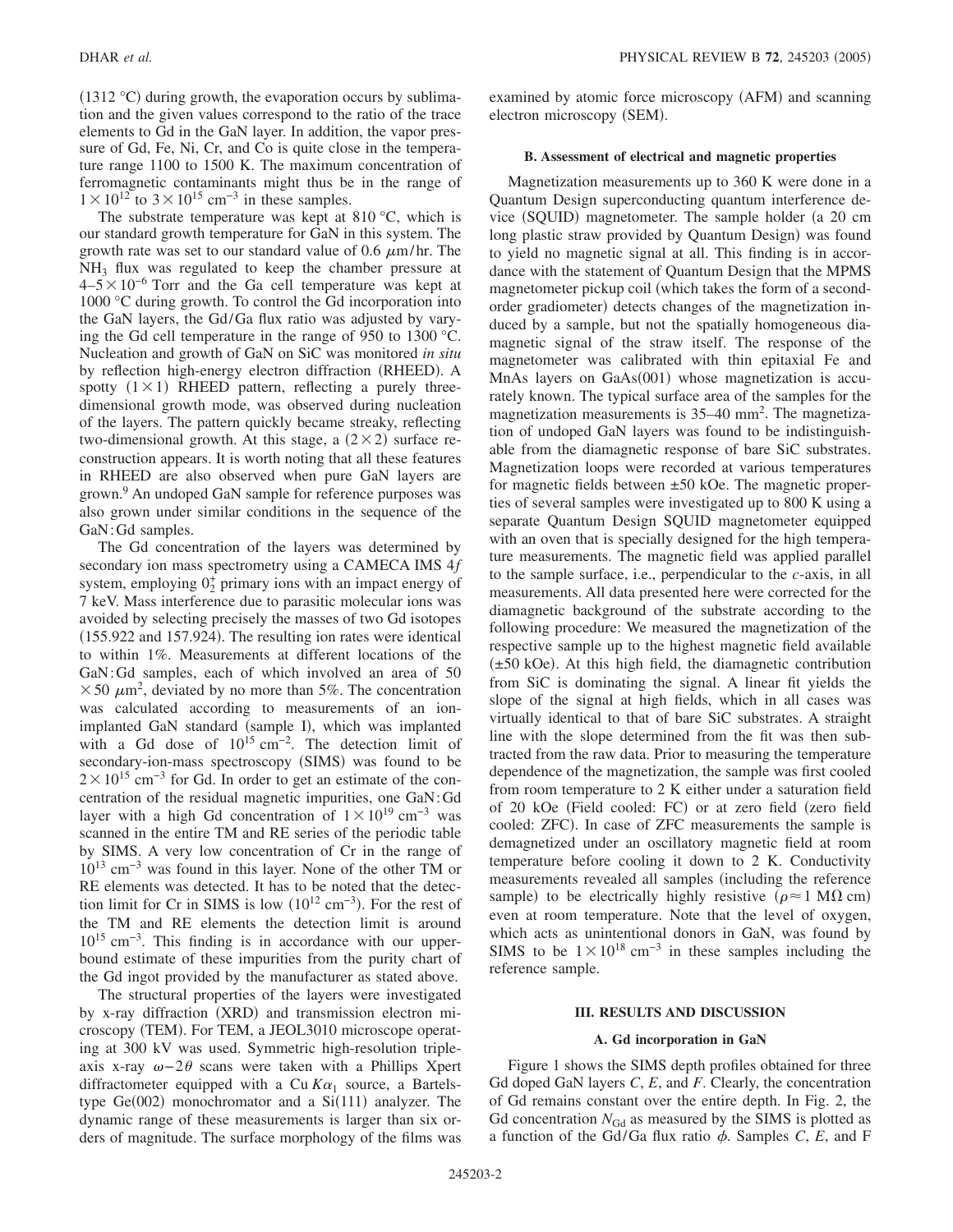

FIG. 1. The SIMS depth profiles for samples *C*, *E*, and *F*.

(solid squares) are lying on a straight line with a slope of unity indicating that the Gd incorporation depends linearly on  $\phi$  up to a Gd concentration of  $1 \times 10^{19}$  cm<sup>-3</sup>. The Gd concentration of sample *G* as measured by the SIMS  $(2 \times 10^{19} \text{ cm}^{-3})$  is found to be smaller than what is expected from this linear dependence. In fact, we have observed a strongly faceted surface for sample *G*, indicating that Gd is affecting the growth mode at these high concentrations.  $N_{\text{Gd}}$ for samples  $A$ ,  $B$ , and  $D$  (open squares) is obtained by linearly extrapolating the curve passing through samples *C*, *E*, and *F*.

Figure 3 shows the AFM surface image of a GaN:Gd layer with a Gd concentration of  $1 \times 10^{19}$  cm<sup>-3</sup>. The peak-tovalley and the rms roughness for the 1  $\mu$ m × 1  $\mu$ m scan are found to be 3 and 0.14 nm, respectively. The monolayer steps (about 0.3 nm high) which are clearly visible on the surface, represent an atomically flat surface morphology. It is clear from this figure and the RHEED patterns that the incorporation of Gd in GaN does neither modify the surface reconstruction of the growing GaN layer nor degrade the surface morphology of the  $0.5 \mu m$  thick film. The surfaces of these films were additionally investigated by the SEM



FIG. 2. Gd concentration as measured by the SIMS as a function of Gd/Ga flux ratio (solid squares). The solid line is a linear fit to the data representing samples *C*, *E*, and *F*. The Gd concentration for samples  $A$ ,  $B$ , and  $D$  (open squares) is obtained from the corresponding Gd/Ga flux ratio by extrapolation.



FIG. 3. The AFM surface image of a GaN:Gd film with a Gd concentration of  $1 \times 10^{19}$  cm<sup>-3</sup>.

(images not shown here) both in topographic and material contrast mode. No contaminating material is found on the surface.

The crystal quality of the samples was investigated by the XRD. Symmetric (0002) and asymmetric (1<sup>1</sup><sup>05</sup>) x-ray rocking curves for these samples exhibit a width of 300" and 900", respectively, similar to the values observed for equally thin pure GaN layers grown under the same conditions, and comparable to the values reported for high-quality GaN grown by the MBE in general. Figure 4 compares highresolution triple-axis  $\omega - 2\theta$  symmetric scans of sample *C* and the reference sample. Clearly, for both the samples the GaN reflection occurs at the same angular distance from the substrate peak, indicating that the *c*-lattice constant is not changed by Gd-doping. In fact, it is found that both the inand out-of-plane lattice constants (measured from asymmet-

ric [1<sup>1</sup>05] scans) remain practically unchanged in all samples from *A* to *F*. The incorporation of Gd within that range thus does not influence the crystal quality. However, it is important to note that the *c*-lattice constant in sample *G*, which is the highest Gd doped sample in this batch, was



FIG. 4. Symmetric triple-axis  $\omega - 2\theta$  XRD scans of the reference sample (empty circles) and sample  $C$  (solid squares).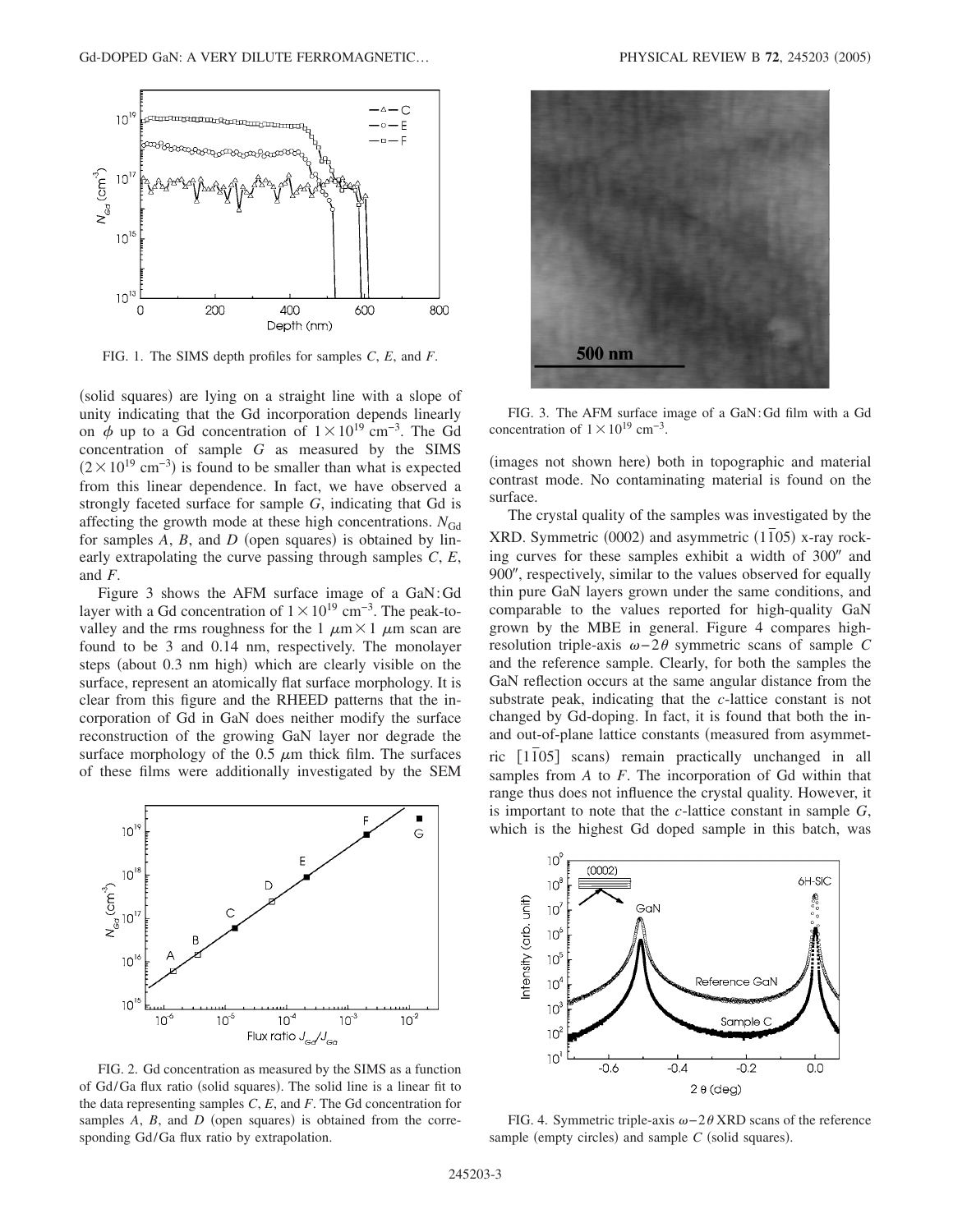

FIG. 5. Symmetric  $\omega - 2\theta$  XRD scan taken with a 1 mm slit in front of the detector for sample  $F$ . Note that the  $Si(004)$  reflection is originating from the sample holder.

found to be less than that of GaN, while the *a*-lattice constant was found to be practically unchanged.

All samples were subject to an extensive investigation by high-resolution XRD in a wide angular range. Figure 5 shows a symmetric x-ray  $\omega - 2\theta$  scan taken within a wide angular range of  $\omega$  from 5° to 55° with a 1 mm slit in front of the detector for sample *F*. Apart from the reflections of the substrate and the layer, no additional reflections related to a secondary phase were detected. Moreover, we have investigated samples *C* and *F* by cross-sectional transmission electron microscopy. Both dark- and bright-field micrographs are taken with different diffraction vectors. No evidence for a secondary phase was found in either of these samples. Figure 6 shows a bright-field TEM micrograph of sample *F* taken with a diffraction vector  $g = [0002]$ . Clearly, the sample consists of a homogeneous layer without any evidence for a



FIG. 6. The bright-field TEM micrograph of sample *F*. The contrast close to the GaN/SiC interface stems from dislocation loops. The dark lines intersecting the micrographs originate from screw dislocations.



FIG. 7. Magnetization loops obtained for sample *C* at different temperatures. The inset shows the temperature dependence of the saturation magnetization.

secondary phase. Note that nm-scale Mn-rich clusters were clearly resolved in (Ga,Mn)N layers by the cross-sectional TEM.<sup>10</sup>

#### **B. Magnetic characteristics**

Figure 7 shows the magnetization loops obtained for sample *C* at different temperatures. At all temperatures, the magnetization saturates at high magnetic fields and exhibits a hysteresis at lower fields. These two features indicate ferromagnetic behavior. When examined closely it is clear that the shape of the hysteresis loop at 2 K is different from the rest. In Fig. 8 the hysteresis loop obtained at 2 K is compared with the loop at 300 K. The loop obtained at 2 K appears to be a superposition of two loops with different coercive fields  $(H_c)$  and remanent magnetizations  $(M_r)$ . When the temperature is above 10 K, the component with larger  $H_c$  and  $M_r$  is found to disappear. These findings suggests that there might be two ferromagnetic phases present in the system. The con-



FIG. 8. Comparison of the magnetization loops obtained for sample  $C$  at  $2 K$  (solid line) and 300 K (dashed line). The inset shows an expanded region of the loops where the hysteresis is clearly visible.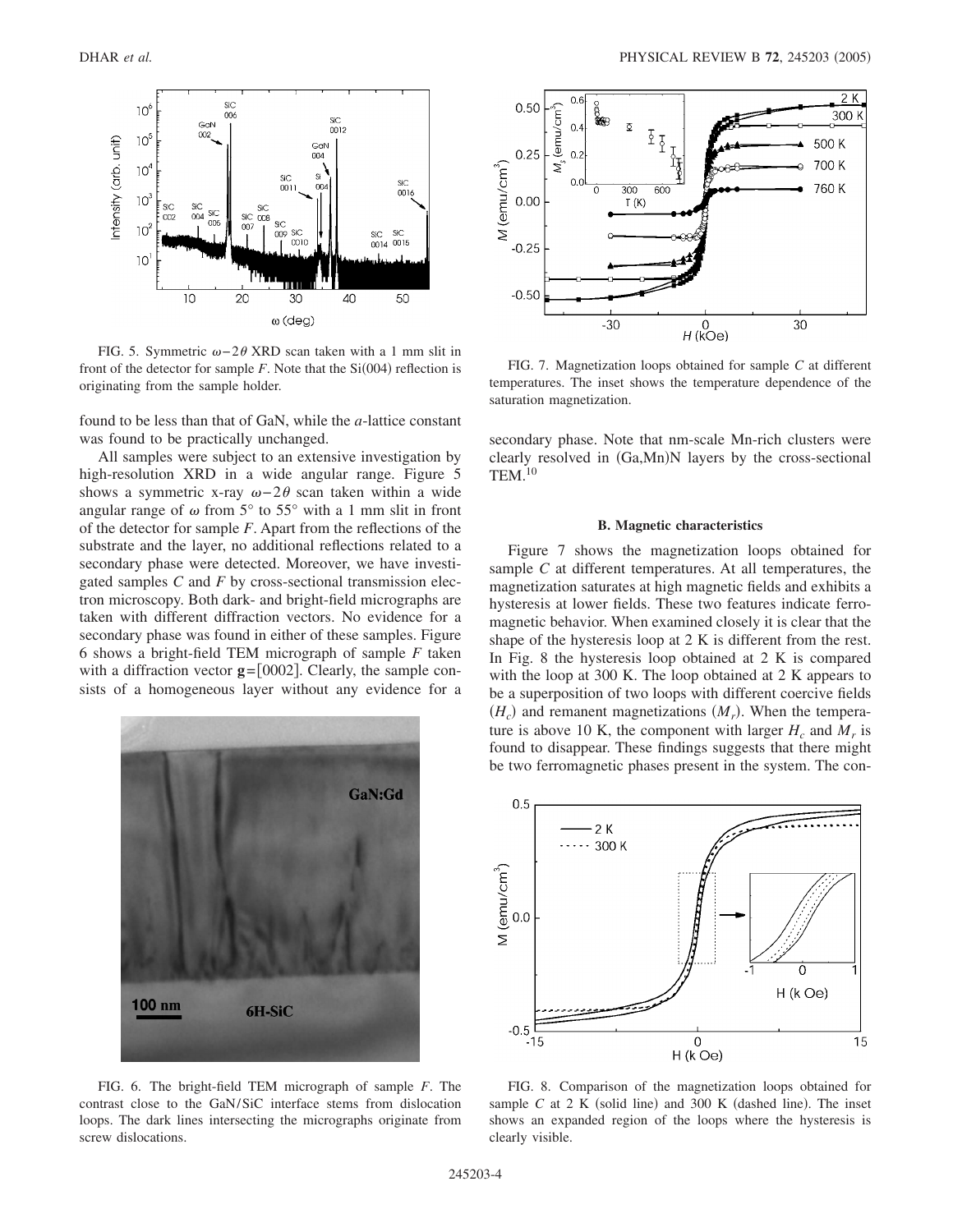

FIG. 9. Part of the full hysteresis loops for samples *A*, *C*, *G*, and *I* which are obtained when the field decreases from 50 kOe to zero. The positions of  $M_r$  are indicated by arrows attached with the respective sample labels.

tribution with larger  $H_c$  and  $M_r$  has a  $T_c$  around 10 K, while the other contribution can exhibit ferromagnetism even above room temperature. This conclusion is further supported by the upper-left inset of the figure, which shows the saturation magnetization  $(M<sub>s</sub>)$  as a function of temperature. It is clear from this plot that  $M_s$  falls sharply between 2 to 10 K and then decreases slowly as the temperature is increased. A change of slope at 10 K is clearly visible, indicating  $T_c$  of the first ferromagnetic component to be around that temperature. Finally, between 700 to 800 K,  $M<sub>s</sub>$  drops rapidly to zero, marking the Curie point for the second component. All the samples show a qualitatively similar temperature dependence of the hysteresis. It is worth mentioning that the magnetic properties of these samples were investigated in great detail using isothermal remanent magnetization and frequency and field dependent ac susceptibility measurements. Our study reveals that both the phases are indeed ferromagnetic in nature. The results of this detailed study will be reported in a forthcoming paper. $^{11}$ 

Figure 9 compares the field dependence of the magnetization for samples *A*, *C*, *G*, and *I* at 300 K. In this figure, only a part of the full loops, which is obtained when the field decreases from +50 kOe to zero, is shown for clarity. Clearly, both  $M_s$  and  $M_r$  (indicated by arrows) increase as the concentration of Gd increases in these samples. It is worth noting that the Gd-implanted GaN sample (sample *I*) which is estimated to have a Gd concentration of 1  $10^{20}$  cm<sup>-3</sup> (more than what we could reach by incorporation during growth) also exhibits ferromagnetism at and well above room temperature.

Figure 10 shows the temperature dependence of the FC and ZFC magnetization under a magnetic field of 100 Oe for samples *A*, *C*, *G*, and *I*. It is clear from this figure that the FC and ZFC curves are qualitatively similar for all samples featuring a double steplike structure below 70 K in the FC curves. In the case of samples *C*, *G*, and *I* the two curves remain separated throughout the entire temperature range 2 to 360 K, while they coincide at around 360 K for sample *A*. The separation between the FC and ZFC curves indicates a hysteretic behavior, which is consistent with our observation



FIG. 10. Temperature dependence of magnetization at fieldcooled (solid symbols) and zero-field-cooled (open symbols) conditions at a magnetic field of 100 Oe for samples *A*, *C*, *G*, and *I*.

shown in Fig. 7. The two curves coincide at the Curie temperature  $T_c$ , when the hysteresis disappears. Clearly,  $T_c$  is around 360 K for sample *A* while it is much higher for sample *C*, *G*, and *I*. Since the applied field was only 100 Oe for the measurement of the magnetization, the FC curve is expected to qualitatively represent the temperature dependence of  $M_r$ . We have also measured  $M_r$  directly from the loops obtained at different temperatures which exhibits a similar temperature dependence.<sup>11</sup> The step appearing at  $10$ K is consistent with our observation of  $T_c$  to be around that temperature in case of one ferromagnetic phase as shown in Fig. 7, while the origin of the step at 70 K is not yet clear. It does not seem that a third ferromagnetic phase with  $T_c$ around 70 K is additionally present in the system since no step around that temperature is found when  $M<sub>s</sub>$  is plotted as a function of temperature (Fig. 7).

The separation between the FC and ZFC curves obtained at 360 K is plotted as a function of Gd concentration in Fig. 11. It clearly increases with increasing Gd concentration, revealing a shift of  $T_c$  toward higher temperatures. The magnetization as a function of temperature under a magnetic field



FIG. 11. The difference between FC and ZFC magnetization measured at 360 K plotted as a function of  $N_{\text{Gd}}$ . The solid curve through the data is a guide to the eye. The inset compares the magnetization as a function of temperature under a magnetic field of 100 Oe for samples *A* and *C*.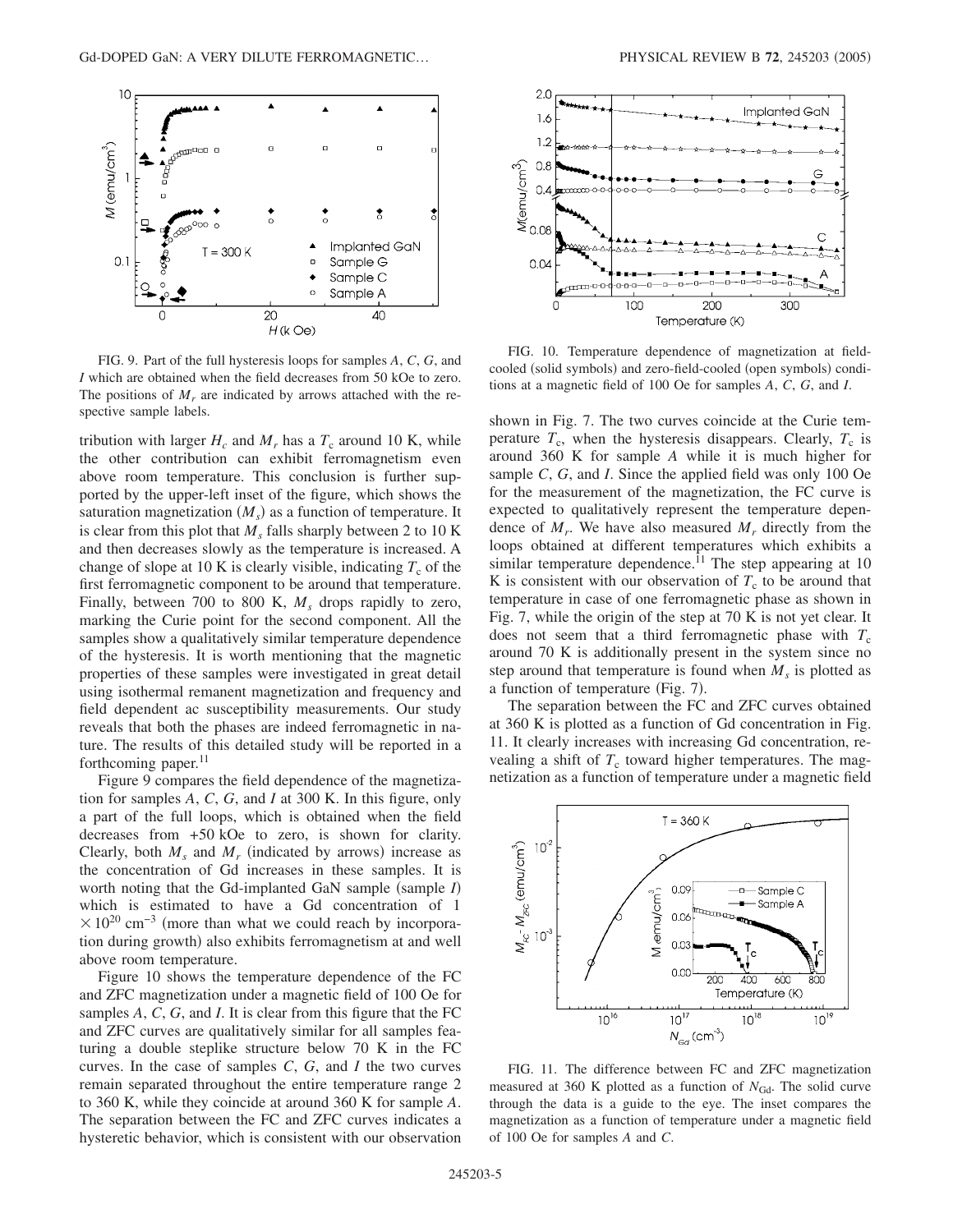

FIG. 12. Saturation magnetization  $(M<sub>s</sub>)$  as a function of Gd concentration at 2 K. The magnetic moment per Gd atom  $(p_{\text{eff}})$  as a function of Gd concentration at 2 K is shown in the inset. Open squares are representing the experimental data for samples *A* to *G* and solid squares for sample *I*. The solid lines are the fits obtained from our model (discussed in the text). Note that the magnetic moment reaches values up to  $4000 \mu_{\rm B}$  for the lowest Gd concentration.

of 100 Oe for samples *A* and *C* is compared in the inset of the figure. The magnetization suddenly drops to zero around  $T_c$  indicating a ferro-to-paramagnetic phase transition. This behavior of the temperature dependence of the magnetization is archetypical for a ferromagnet and present in all samples under investigation.  $T_c$  is 780 K for sample *C*, which is much larger than  $T_c$  (360 K) for sample  $A$ . This finding is consistent with the data of Fig. 10. In fact,  $T_c$  for samples  $F$  and  $G$ is found to be also around 780 K.

Figure 12 shows the observed values of  $M<sub>s</sub>$  at 2 K as a function of Gd concentration. The data obtained from sample *I* are also included in this figure (solid squares). At high Gd concentrations,  $M_s$  decreases with the decrease of  $N_{\text{Gd}}$ . However, below a Gd concentration of about  $1 \times 10^{18}$  cm<sup>-3</sup>,  $M_s$ becomes independent of  $N_{\text{Gd}}$ . At 300 K a qualitatively similar behavior is observed.<sup>8</sup> The effective magnetic moment per Gd atom  $p_{\text{eff}}$  obtained from  $M_s (p_{\text{eff}} = M_s / N_{\text{Gd}})$  for sample *C* is found to be 935 and 737  $\mu$ <sub>B</sub> at 2 K and 300 K, respectively. These values are about two orders of magnitude larger than the pure moment of Gd. In the inset of Fig. 12,  $p_{\text{eff}}$  obtained at 2 K is plotted as a function of  $N_{\text{Gd}}$ , which is found to be extraordinarily large, particularly for low Gd concentrations, when  $M_s$  becomes independent of  $N_{\text{Gd}}$ .  $p_{\text{eff}}$  is seen to saturate at high Gd concentrations. It is interesting to note that at 300 K, the saturation value in these heavily Gddoped GaN samples is close to that of the atomic moment of Gd  $(8 \mu_B)$ , while at 2 K, it is clearly higher. This is true even for sample *I*. Such a colossal moment can be explained in terms of a very effective spin polarization of the GaN matrix by the Gd atoms. Gd atoms are inducing magnetic moments in a large number of Ga and/or N atoms. In fact, in certain diluted metallic alloys, the solute atoms exhibit an average magnetic moment larger than their atomic value. This effect is called giant magnetic moment. There are several reports on a giant magnetic moment of Fe, Mn, and Co when they are either dissolved in or residing on the surface of Pd.<sup>12–14</sup> This effect is explained in terms of a spin polarization of the surrounding Pd atoms. Very recently, a giant moment was observed in Co doped  $\text{SnO}_{2-\delta}^{15}$  a dilute magnetic semiconductor. High-temperature ferromagnetism and an unusually large magnetic moment were observed also in Fe-doped  $SnO<sub>2</sub>$ , which was argued to originate from a ferrimagnetic coupling mediated by electrons trapped on bridging *F* centers.16 In the band-structure terminology, the spin polarization of the matrix can be understood as a spin splitting in the conduction and/or valence band. Since our samples are highly resistive, which most likely means that there are no electrons (holes) in the conduction (valence) band, a flat band picture cannot explain the spin polarization even if the band structure is spin-split by Gd. Gd has a larger atomic size than that of Ga, it might be possible that Gd substitution of Ga in GaN produces a large strain field around it. Keeping in mind the large piezoelectric coefficient of GaN along the *c* axis, it is quite plausible that the strain field generates a potential dip around each Gd atom. These potential minima can trap carriers locally. If there is a spin splitting in the band structure, the localized carriers will be spin polarized.

Because of the unexpected nature of our observation, we have in fact proceeded with particular care in all experiments as described in the following.

(i) We have grown more than 40 samples with different Gd concentrations and thicknesses. We also grew many undoped GaN reference samples in between these growth runs. The ferromagnetic signal is found only in Gd doped samples. It is also observed that the magnetization per unit area for a given concentration of Gd scales with the sample thickness.

(ii) We etched the top  $120$  nm of sample  $C$  and find similar ferromagnetic behavior for the remaining material. The magnitude of the signal scales nicely with the thickness.

(iii) The surface of these layers was analyzed using three different techniques, RHEED (during growth), AFM, and SEM as mentioned before. Neither Gd nor any other material was found on the surface.

It is clear from the above mentioned observations that the magnetic signal is stemming from the bulk, not from the surface. On the other hand the maximum concentration of ferromagnetic contaminants in these samples is estimated to be on the order of  $3 \times 10^{15}$  cm<sup>-3</sup> as has been described earlier, which obviously cannot explain the observed magnetization. Note that the magnetization observed in this work for, e.g., samples A and C would require an Fe (Ni, Co) concentration of 1019 cm−3 and above, three orders of magnitude higher than the Gd concentration.

The above conclusion of a long-range spin polarization of the GaN matrix by the Gd atoms is independently supported by magneto-photoluminescence (PL) measurements. Magneto-PL measurements were conducted in the Faraday geometry. A magnetic field of 10 T was applied along the *c* direction and the polarization of the photons emitted parallel to the direction of the applied magnetic field was investigated. In the absence of an external magnetic field, the PL spectra of all samples are characteristic for undoped epitaxial GaN layers in that they are dominated by a neutral-donor bound exciton  $(D^0, X)$  transition at  $\sim$ 3.458 eV. The lower energy of this transition when compared to homoepitaxial GaN is consistent with the tensile in-plane strain in these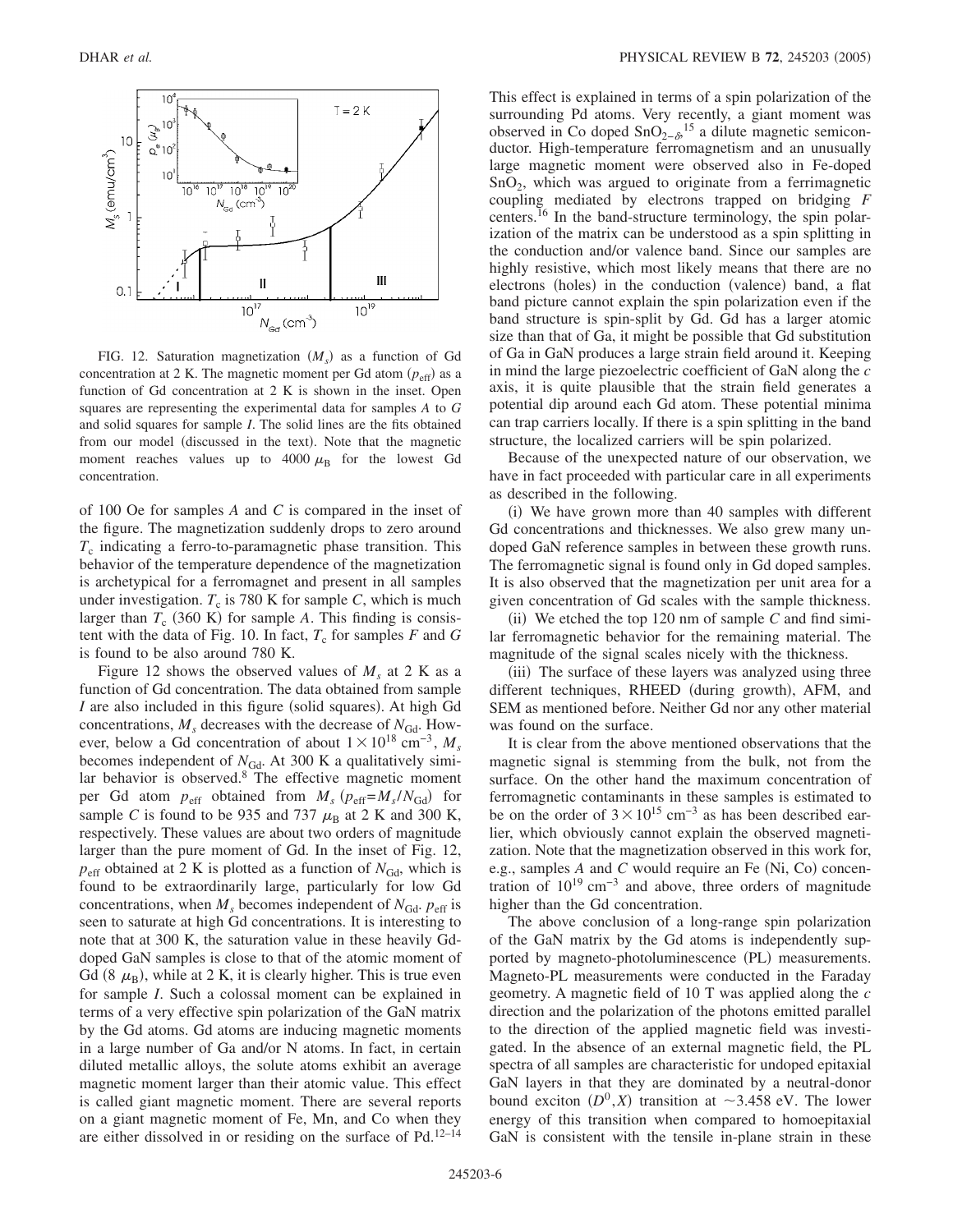layers of  $0.15\%$ .<sup>17</sup> In all cases, the donor responsible for this transition is O with a concentration of about  $10^{18}$  cm<sup>-3</sup> as measured by the SIMS. However, under the external magnetic field the polarization of the  $(D^0, X)$  transition for the Gd doped samples exhibits a different behavior than the undoped GaN sample. As an example, while the  $(D^0, X)$  transition is predominantly  $\sigma^-$  polarized for the undoped GaN layer, it is  $\sigma^+$  polarized for sample *C*, i.e., the spin splitting of the valence band of the GaN host reverses its sign upon Gd doping. Considering that the mean Gd-Gd separation in sample *C* is 25 nm, and that the average distance of a  $(D^0, X)$  site from a Gd atom will thus be as large as  $12 \text{ nm}$ ,<sup>18</sup> this finding supports our previous conclusion<sup>8</sup> that the Gd atoms are introducing a long range spin polarization in the GaN matrix. These results, together with a quantitative analysis of the dependence of the polarization on the magnetic field, are reported in detail elsewhere.<sup>19</sup>

#### **IV. EMPIRICAL MODEL**

In order to get a quantitative understanding of the range of the spin polarization, we have developed a phenomenological model as explained in the following. The polarization of the GaN matrix by the randomly positioned Gd atoms is described as a rigid sphere of influence around each Gd atom, meaning that all the matrix atoms within the sphere are polarized by an equal amount whereas matrix atoms falling outside of this sphere are not affected. Let us associate an induced moment of  $p_0$  with each of the matrix atoms lying in the region occupied by one sphere. As one should expect an increase of the polarization of matrix atoms if they belong to a region where two (or more) spheres of influence overlap, we attribute an additional moment  $np_1$  to matrix atoms occupying sites in regions where  $n(n=2,...,N_{\text{Gd}})$  spheres overlap. Since their radius  $r$  is presumably much larger than the lattice spacing in GaN, we further assume that the spheres are randomly arranged in a three-dimensional continuum (continuum percolation). Within this framework, the saturation magnetization can be expressed as

$$
M_{\rm s} = p_{\rm Gd} N_{\rm Gd} + p_0 \tilde{\nu} N_0 + p_1 N_0 \sum_{n=2}^{N_{\rm Gd}} n \tilde{\nu}_n, \tag{1}
$$

where  $N_0$  is the concentration of matrix atoms per unit volume, *v* is the volume of each sphere,  $\tilde{v} = 1 - \exp(-vN_{\text{Gd}})$  is the volume fraction occupied by the spheres, and

$$
\widetilde{v}_n = \frac{(vN_{\text{Gd}})^n}{n!} e^{-vN_{\text{Gd}}}
$$
\n(2)

is the volume fraction of the regions contained within *n* spheres. The average magnetic moment per Gd atom  $p_{\text{eff}}$  is then obtained as

$$
p_{\text{eff}} = p_{\text{Gd}} + p_1 N_0 v + [p_0 - (p_0 + p_1 N_{\text{Gd}} v) e^{-v N_{\text{Gd}}}] \frac{N_0}{N_{\text{Gd}}}.
$$
 (3)

On the basis of the behavior of  $M_s$  as a function of  $N_{\text{Gd}}$ , three regimes can be distinguished. At low Gd concentrations (regime *I*), most of the spheres are well separated as shown



FIG. 13. The panels (I)–(III) represents schematically how the overlap changes as the concentration of Gd increases.

schematically in Fig. 13  $(I)$  and  $p_{\text{eff}}$  has its maximum value. However, in this regime  $M_s$  increases with  $N_{\text{Gd}}$  since  $\tilde{v}$  is an increasing function of  $N_{\text{Gd}}$ . At one point  $N_{\text{Gd}}$  crosses the percolation threshold and  $\tilde{v}$  becomes very close to unity. This point marks the beginning of regime II [Fig. 13 (II)]. In this regime  $M_s$  remains to be independent of  $N_{\text{Gd}}$  and  $p_{\text{eff}}$  decreases as  $N_{\text{Gd}}$  increases. Finally, at very high Gd concentrations the entire matrix becomes polarized [Fig. 13 (III)] and *Ms* enters into regime III. In this regime, as the first term in Eq. (1) starts to dominate over the rest of the other terms,  $M_s$ increases again with  $N_{\text{Gd}}$  and  $p_{\text{eff}}$  approaches a saturation. Three regimes are indicated in Fig. 12. Note that in regime III, the value of saturation is larger than the magnetic moment of bare Gd atoms by an amount of  $p_1N_0v$  [Eq. (3)]. We use Eq. (1) to fit our experimental data with  $p_{\text{Gd}}=8$   $\mu_{\text{B}}$  and  $p_0$ ,  $p_1$ , and  $r$  as free parameters. The agreement is quite satisfactory as shown in Fig. 12. The fit yields  $p_0=1.1$  $\times 10^{-3} \mu_{\text{B}}$ ,  $p_1 = 1.0 \times 10^{-6} \mu_{\text{B}}$ , and  $r = 33$  nm at 2 K and  $p_0 = 8.4 \times 10^{-4} \mu_B$ ,  $p_1 \approx 0$ , and  $r = 28$  nm at 300 K.<sup>8</sup> The finite value of  $p_1$  at 2 K explains why  $p_{\text{eff}}$  saturates at a value which is still higher than the atomic moment of Gd. Most important, however, is that the value of  $r$  is sufficiently large to account for the strong effect of Gd on the excitonic ground state of the GaN matrix as has been discussed before.

The second remarkable property of our GaN:Gd layers is the high-temperature ferromagnetism observed in all samples (well above room temperature, compared to a  $T_c$  of 289 K for bulk Gd). It is clear that the coupling cannot be explained simply in terms of direct, double, or superexchange interaction between Gd atoms since the average Gd-Gd distance is too large for such a coupling to exist. Furthermore, all samples are found to be electrically highly resistive, ruling out free-carrier mediated RKKY(Rudermann-Kittel-Kasuya-Yosida) type long-range coupling. The possibility that the ferromagnetism originates from a Gd-related secondary phase formed by precipitation during growth can also be disregarded for several reasons. First, neither XRD (Fig. 5) nor TEM (Fig. 6) show any evidence for a secondary phase. Second, the Gd concentration in our samples is low, making precipitation extremely unlikely. Third, no (Gd,Ga) or (Gd,N) phases with a  $T_c$  as high as observed here are known to exist. We believe that the ferromagnetism and the colossal moment of Gd observed in these samples are in fact closely related. An overlap of the spheres of influence establishes a (long-range) coupling between the individual spheres. Within the framework of percolation theory, ferromagnetism is expected to occur at the percolation threshold, when an "infinite cluster" spanning macroscopic regions of the sample is formed. The percolation threshold is reached by our model at  $\tilde{v}$ =0.28955.<sup>20,21</sup> With increasing Gd concentration, we would

*N*0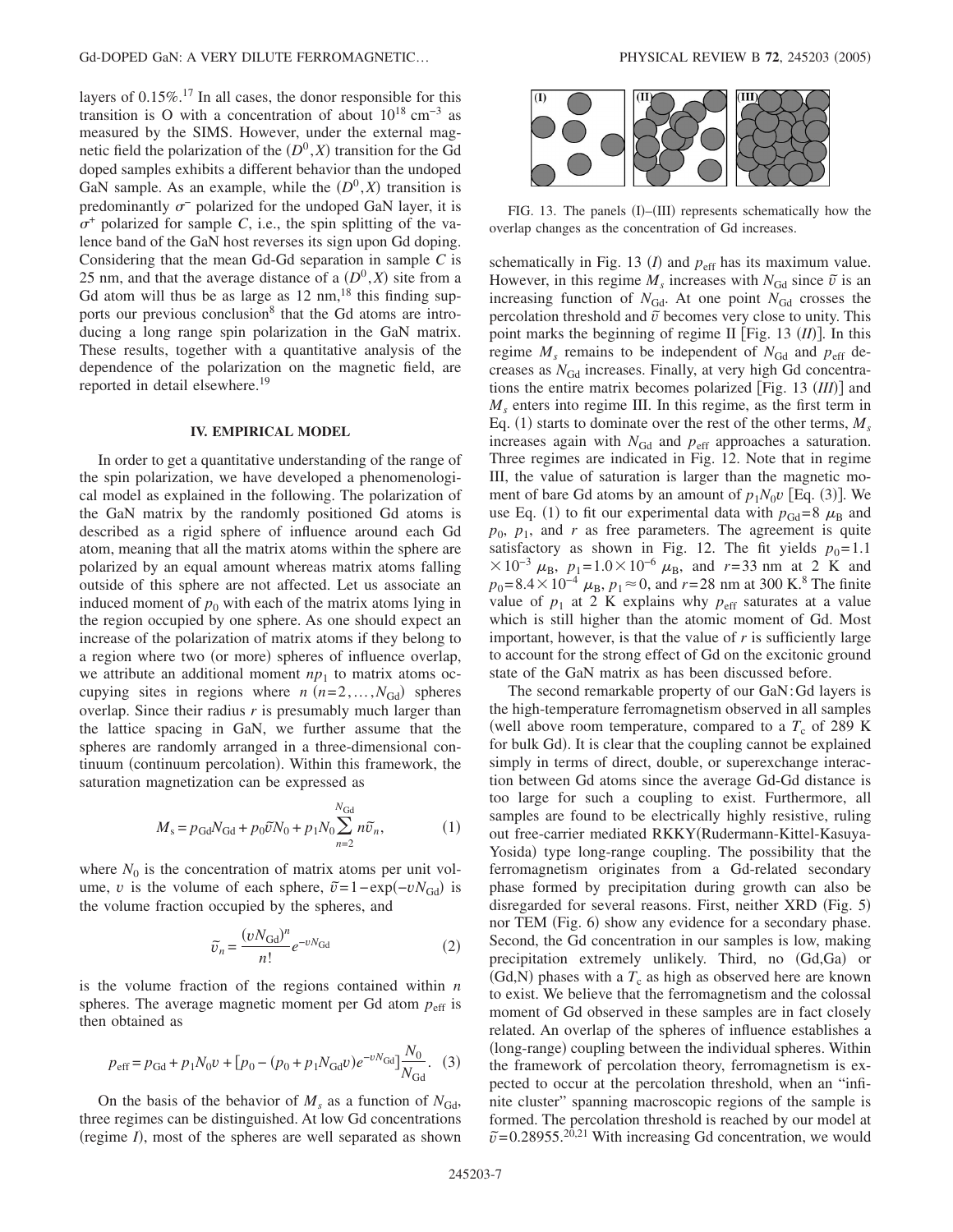thus expect a phase transition from paramagnetic to ferromagnetic behavior. Furthermore,  $T_c$  which depends upon the strength of the overlap is expected to increase with the Gd concentration. This is clearly consistent with the results shown in Fig. 11.

Unfortunately, the well-established percolation formalism cannot be straightforwardly adopted to quantitatively explain the current problem. It is intuitively clear that the spheres of influence are not hard but soft, i.e., the polarization of the matrix induced by the Gd atoms must decay with increasing distance. The onset of ferromagnetic order now depends upon the precise shape of this polarization cloud as well as on the overlap of two or more of these clouds. A quantitative prediction of the onset of ferromagnetism in this situation thus requires a detailed understanding of the nature of the ferromagnetic coupling in this material.

Finally, also very recent proposals aimed at explaining a giant magnetic moment and/or high-temperature ferromagnetism in various material systems $12-16$  do not apply to the current requirement of a long-range coupling. An actual understanding of the phenomenon observed in the present paper will require detailed *ab initio* studies, particularly of the *f*-*d* coupling between Gd and Ga. Considering the long spatial range of the coupling evident from our experiments, such calculations are computationally very demanding and are therefore beyond the scope of the present paper. It could also be possible that the polarization is created not in the matrix atoms but in certain lattice defects generated during growth, such as point defects or complexes. A large density of such defects may form a narrow impurity band in the gap. If the Gd *f* or *d*-orbital is allowed to mix with the band, it could, in principal, generate a spin-splitting there. A large spin polarization could be realized provided that the splitting is more than the width of the band. As has been stated earlier, all our samples, even the undoped GaN layers, are found to be electrically highly resistive, even though a large concentration (more than  $10^{18}$  cm<sup>-3</sup>) of O (an unintentional donor) is found by SIMS. This finding in fact indicates that a large density of defect states is present in the gap. Here, it is worth mentioning that Venkatesan et al.<sup>22</sup> have recently reported an unexpected ferromagnetic behavior in HfO<sub>2</sub>, where neither  $Hf^{4+}$ nor  $Q^{2+}$  are magnetic ions, meaning the *d* and *f* shells of  $Hf^{4+}$  ions are either empty or full. A similar proposal was introduced in order to explain this unprecedented result.

## **V. CONCLUSIONS**

Our study has revealed an extraordinarily large magnetic moment of Gd in GaN. Since no surface contamination was found and the maximum concentration of magnetic contaminants estimated in these layers is not enough to account for such a large moment, the observed effect cannot be attributed to contamination. Such a colossal moment of Gd arises from a long-range spin polarization of the GaN matrix by the Gd atoms. As a direct result of this effect, the material is ferromagnetic above room temperature even with a Gd concentration less than  $10^{16}$  cm<sup>-3</sup>. This finding offers an exciting opportunity, since GaN:Gd may be easily doped with donors (acceptors) with a concentration exceeding that of Gd to generate spin polarized electrons (holes) in the conduction band (valence band). Gd-doped GaN with its  $T_c$  above room temperature might thus be a very attractive candidate as a source of spin-polarized carriers for future semiconductor-based spintronics.<sup>23</sup>

#### **ACKNOWLEDGEMENTS**

We thank M. Ramsteiner, U. Jahn, and K. J. Friedland for important contributions to this work and V. F. Sapega, J. Herfort, M. Bowen, and R. Koch for valuable discussions and suggestions. We also acknowledge partial financial support of this work by the Bundesministerium für Bildung und Forschung of the Federal Republic of Germany. One of us (L.P.) thanks the Alexander von Humboldt Foundation, Germany for financial support.

\*Electronic address: dhar@pdi-berlin.de

- <sup>1</sup>P. N. Favennec, H. L. Haridon, M. Salvi, D. Moutonnet, and Y. Le Guillou, Electron. Lett. **25**, 718 (1989).
- $2$  Y. Q. Wang and A. J. Steckl, Appl. Phys. Lett. **82**, 402 (2003).
- <sup>3</sup> J. S. Filhol, R. Jones, M. J. Shaw, and P. R. Briddon, Appl. Phys. Lett. 84, 2841 (2004), and references therein.
- 4M. Hashimoto, S. Emura, R. Asano, H. Tanaka, Y. K. Zhou, N. Teraguchi, A. Suzuki, Y. Nanishi, T. Honma, N. Umesaki, and H. Asahi, Phys. Status Solidi C 7, 2650 (2003).
- 5T. Story, M. Gorska, A. Lusakowski, M. Arciszewska, W. Dobrowolski, E. Grodzicka, Z. Golacki, and R. R. Galazka, Phys. Rev. Lett. 77, 3447 (1996).
- 6H. S. Li, Y. P. Li, and J. M. D. Coey, J. Phys.: Condens. Matter **3**, 7277 (1991).
- 7N. Teraguchi, A. Suzuki, Y. Nanishi, Y. K. Zhou, M. Hashimoto, and H. Asahi, Solid State Commun. 122, 651 (2002).
- 8S. Dhar, O. Brandt, M. Ramsteiner, V. F. Sapega, and K. H.

Ploog, Phys. Rev. Lett. 94, 037205 (2005).

- <sup>9</sup>A. Thamm, O. Brandt, Y. Takemura, A. Trampert, M. Ramsteiner, and K. H. Ploog, Appl. Phys. Lett. **75**, 944 (1999).
- 10S. Dhar, O. Brandt, A. Trampert, K. Friedland, K. H. Ploog, J. Keller, B. Beschoten, and G. Güntherodt, Appl. Phys. Lett. **82**, 2077 (2003).
- <sup>11</sup>L. Pérez et al. (unpublished).
- <sup>12</sup>G. Bergmann, Phys. Rev. B **23**, 3805 (1981).
- <sup>13</sup> J. Flouquet, O. Taurian, J. Sanchez, M. Chapellier, and J. L. Tholence, Phys. Rev. Lett. 38, 81 (1977).
- <sup>14</sup> J. Crangle and W. R. Scott, J. Appl. Phys. **36** 921 (1965).
- 15S. B. Ogale, R. J. Choudhary, J. P. Buban, S. E. Lofland, S. R. Shinde, S. N. Kale, V. N. Kulkarni, J. Higgins, C. Lanci, J. R. Simpson, N. D. Browning, S. Das Sarma, H. D. Drew, R. L. Greene, and T. Venkatesan, Phys. Rev. Lett. 91, 077205 (2003).
- <sup>16</sup> J. M. D. Coey, A. P. Douvalis, C. B. Fitzgerald, and M. Venkatesan, Appl. Phys. Lett. **84**, 1332 (2004).